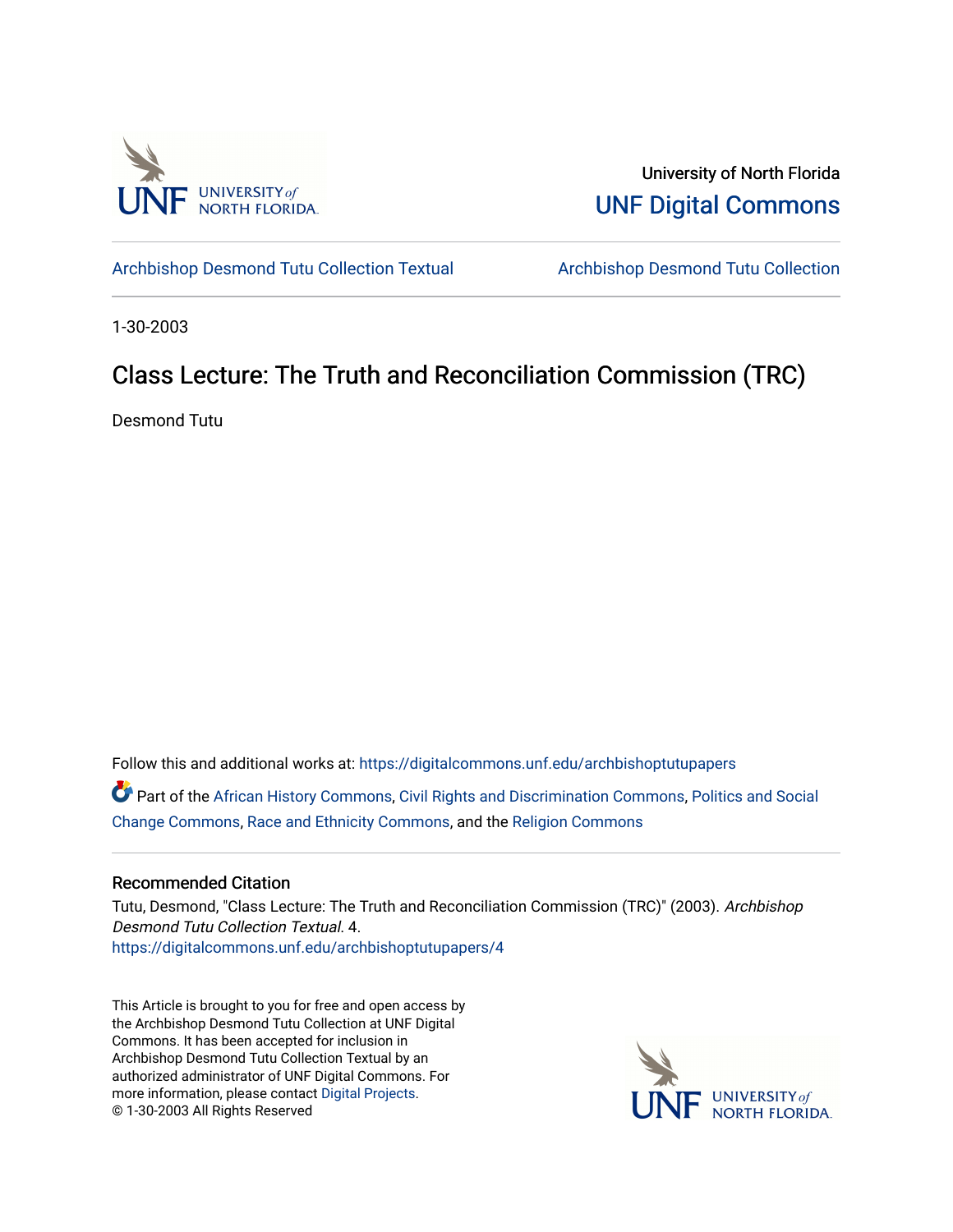## **The TRC**

### *Preamble*

We have seen in the last lecture why it was not such a wild preposterous notion to expect South Africa to go up in the flames, overwhelmed by the most ghastly racial conflagration imaginable. There had been a history of deliberate, systematic injustice and oppression when the vast majority of a beautiful land had been shut out of all access to political power made to be outsiders in every sphere in the land of their birth denied a fair share of the good things so abundant in a richly blessed country. It would have been natural; the expected thing of those who had been downtrodden for so long should have been riddled with bitterness, eager to give as much as they had got from their oppressors. Not too many would have been surprised had they gone on the rampage giving vent to anger and resentment that had been dammed up for so many a long year.

Thus, the dire predictions were perfectly logical and understandable. The world was not prepared for what actually did unfold. Violence had seemed endemic, as if to prove that the dire predictions were about to be fulfilled. When the statistics were published of casualties in the past 24 hours and it was reported that five, six or seven had been killed many of us sighed with relief. We would then say "only 5 or 6 or 7 were killed". Things had reached such a desperate pass; we were clearly as they say, "up a creek".

And then the world watched with what approached awe as instead of the much feared catastrophe as those long lines of South Africans of all races, as they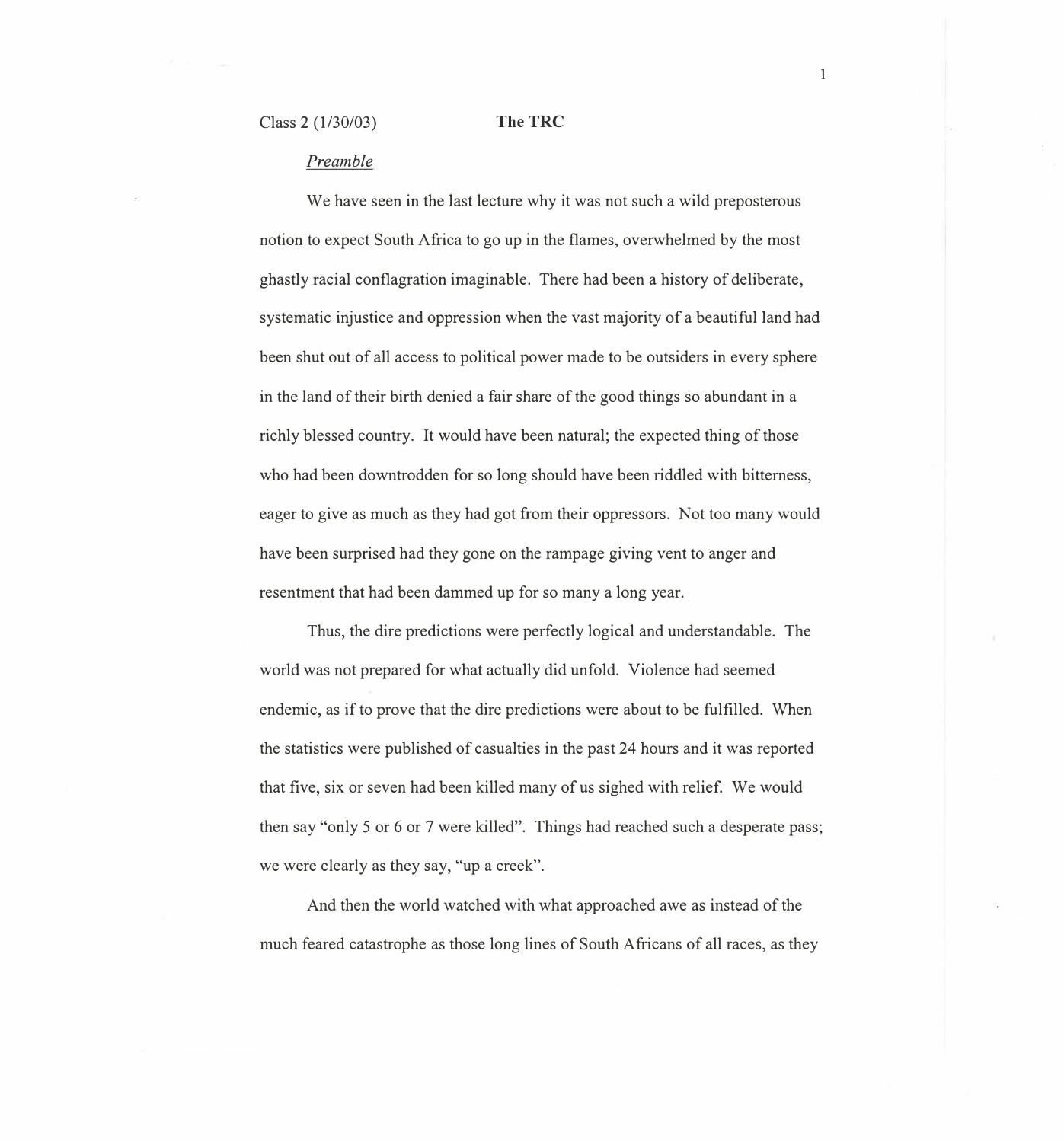snaked their way slowly to the polling booths. It was a magical day, April 27, 1994. It is a day that will forever be etched in the annals of our land and perhaps in the history of the world as the day when the world watched and saw a miracle unfolding before their very eyes. Even the most secular person found that only religious terms could describe adequately what they saw happening before perhaps unbelieving eyes. It is a miracle! It is a dream! When I was asked, how I felt after voting for the very first time in my life at 63 years of age, I was for once almost tongue tied and at a loss for words. I said "we are on cloud 9. It is like falling in love, things are the same and yet they are not the same. The sky is blue but it is a blue with a new intensity." I said what in other parts of the world was a thoroughly mundane, political event for us had become something deeply spiritual, a transfiguration happening. A black person entered the booth one person and emerged another, a transfigured person. He or she entered as someone who had had her dignity trodden underfoot, burdened by the yoke of oppression, then emerged a new, free person who would, who did, walk tall, head held high and shoulders squared, free unencumbered, the chains of oppression shattered for ever.

The white person entered burdened by the guilt of many centuries of enjoying privilege, bought through the price of exploiting and oppressing their compatriots of colour, burdened and ashamed to have belonged to this ruling, exploiting, oppressing class and emerged a transfigured, a new person, free, no longer having to apologize for being white, free from that burden of guilt and shame, walking tall, head held up high and shoulders straight. Nearly, all the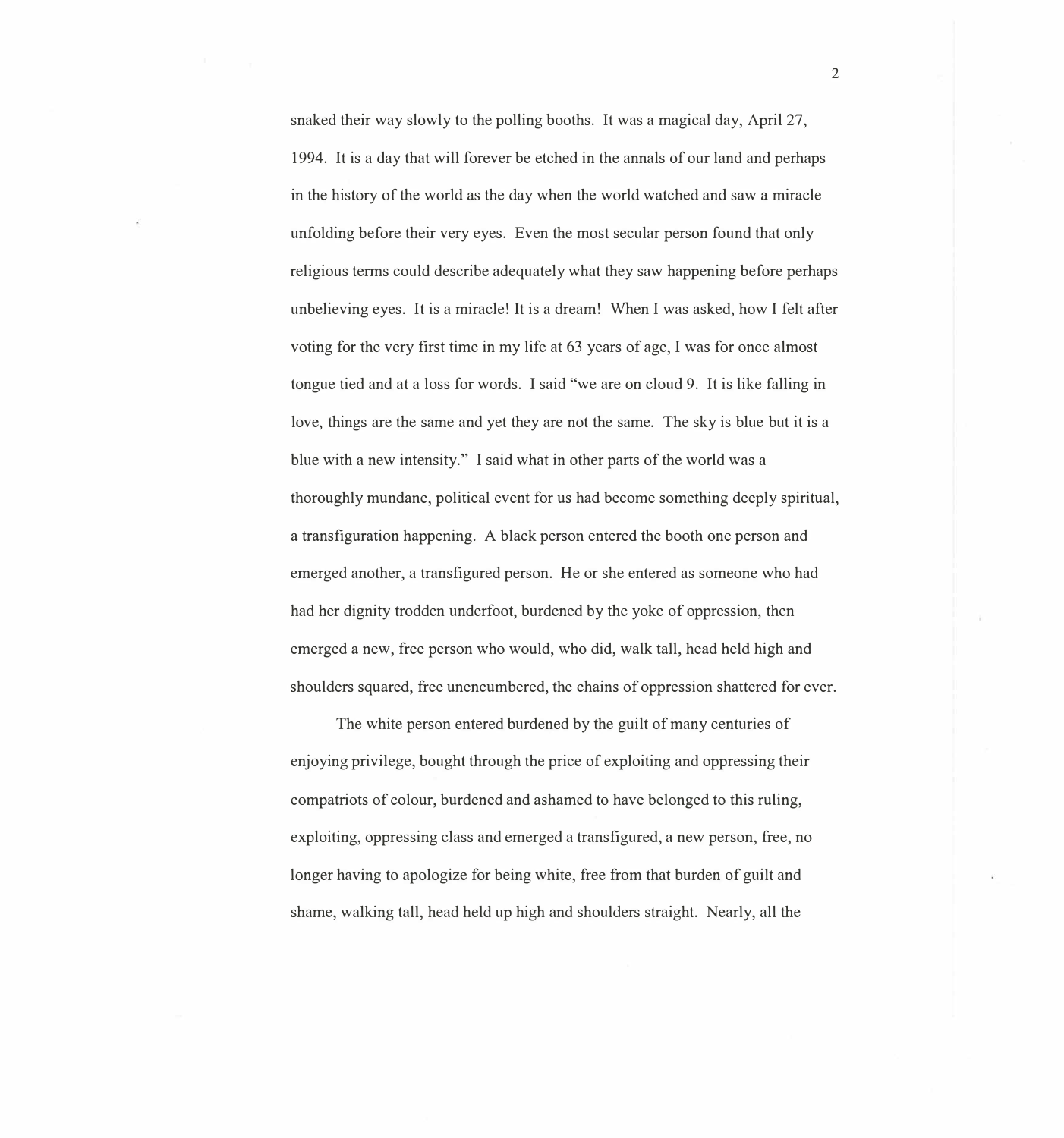whites confessed to realizing that only now were they truly free. We had often said freedom is indivisible, white people won't be free until we blacks are free and they experienced it then. Now they were no longer having to skulk, hiding their true identity, since they belonged to the country that was an international pariah. No, now they could emblazon their nationality abroad, for they came from the New South Africa, free, democratic, nonracial, nonsexist, and helped to achieve this spectacular victory over injustice and oppression by the marvelous support of the international community.

It is a wonderful privilege on behalf of millions and millions of our compatriots to say thank you to all of you who helped us to become free and so nearly everyone who was anyone came to the inauguration of the one time political prisoner, the erstwhile terrorist as the first democratically elected president of South Africa Nelson Rolihlahla Mandela. It was quite something to see him being saluted by the heads of the police, the Army, Navy, Air Force, and prison services, most of whose members had considered him Public Enemy Number 1 and characteristically, he invited as one of the VIP's at the inauguration his white former prison warden.

We all had been given a huge dose of euphoria by it all. The remarkably peaceful, free, and fair elections declared so by an eminent team of foreign observers and the heart stopping presidential inauguration. We were the flavor of the month in the outside world but then the skeptics and cynics, the hardnosed realists had to have their day, spoiling our fun. Many had thought the election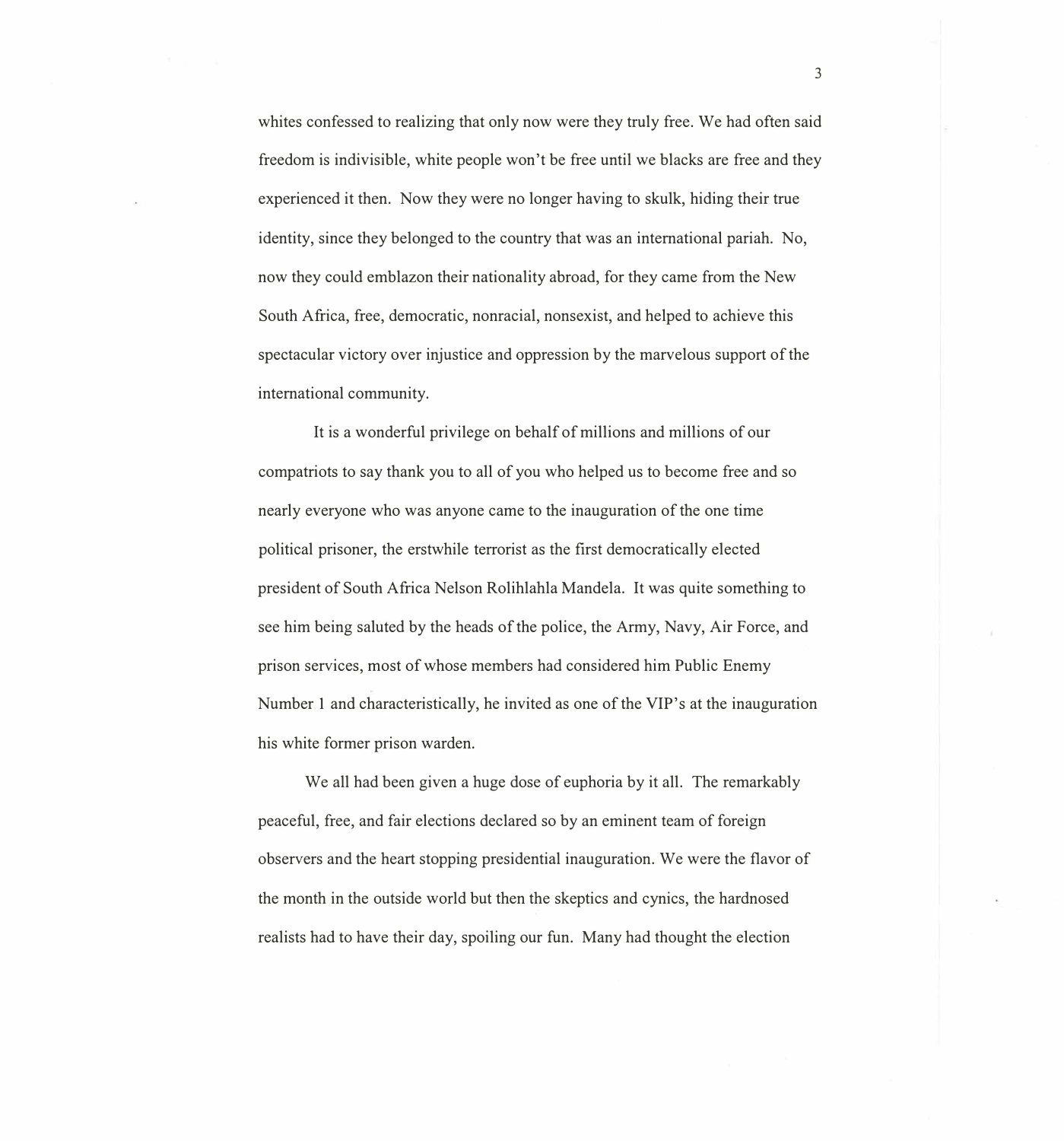would be marred by violence. When this did not happen, they kept shifting the deadline... "Give them 3 months etc..". And ultimately, "yes they have had a remarkable transition from repression to democracy. The blacks have not yet set about driving the whites into the sea, but just wait until a black led government is in power, then all hell will be let loose. We will see an orgy of revenge and retribution. These blacks for so long kept under by the whites will without doubt go on a bloodletting spree. They are going to demand their pound of flesh and give vent to their pent up fury and hatred. Watch out for the blood bath ... "

And it did not happen. Instead, the world saw in amazement and I suppose admiration, the TRC process unfolding before their startled, incredulous gaze. They beheld perpetrators often of the most gruesome atrocities being given amnesty in exchange for the truth. Not being brought to book to face the utmost rigories of the law and even more deeply moving were the occasions when victims of some of those atrocities would embrace the perpetrators in extraordinary scenes of forgiveness and reconciliation. What was happening? What made such incredible occurrences fairly regular features of the TRC process blazoned on the front pages of most newspapers in South Africa and elsewhere and almost hogging prime time TV and the radio airwaves?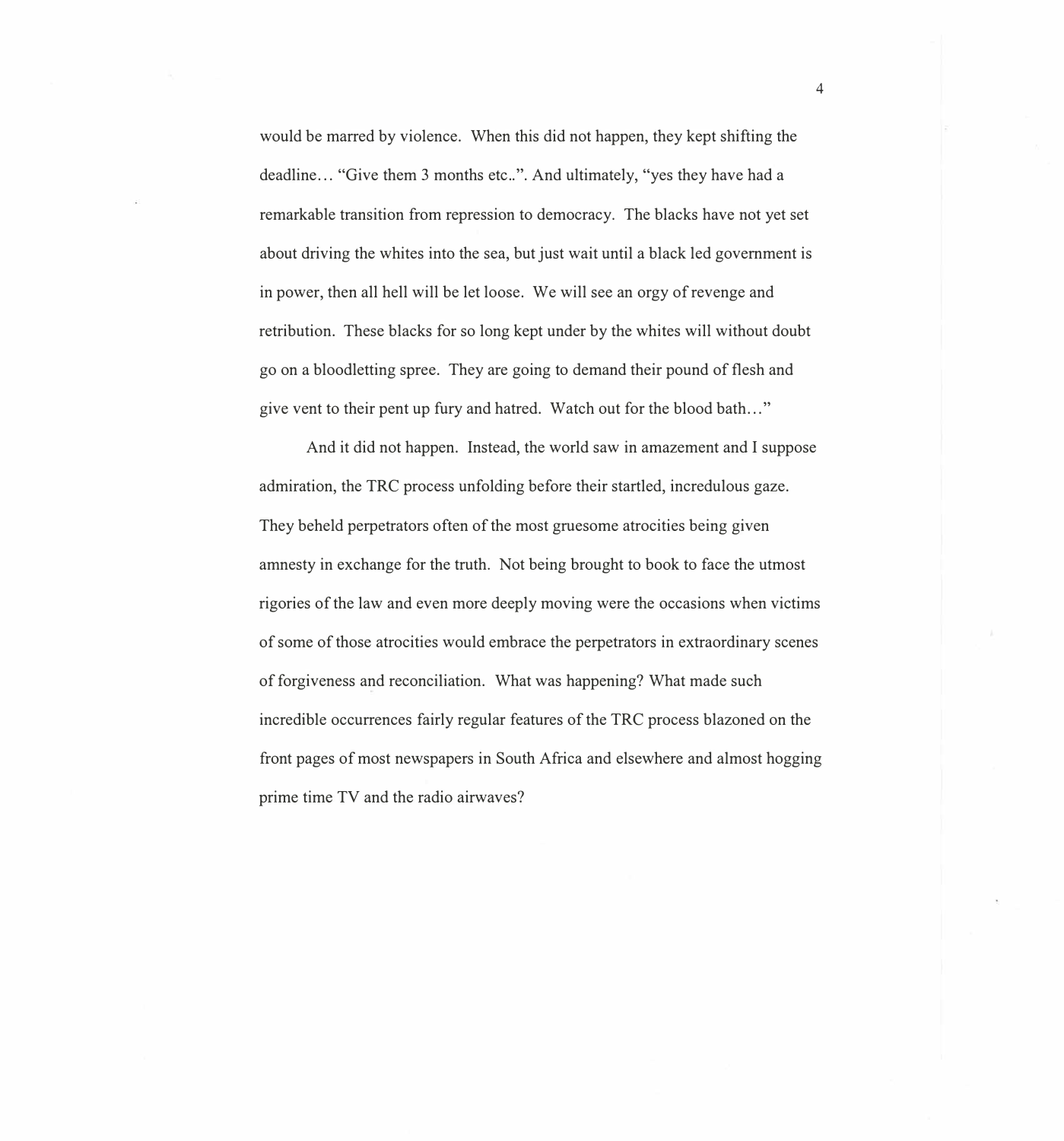### *The viable options*

After periods characterized by conflict and strife, communities have to deal with the consequences. What to do in the post conflict period with those who had been involved in violations of human rights and other criminal activity? There were usually two options available. There was what might be called the Nuremberg Trial option. Those suspected of violations and crime would be brought to face charges in a Court of law as had happened with the Nazis after WWII. This was an option not available to us in South Africa. The allies had defeated the Nazis comprehensively and could thus impose what has been referred to as victors' justice. In our case, neither the apartheid Government nor our liberation forces had inflicted a defeat on their adversaries. There was a military stalemate. Secondly and perhaps most importantly, it is highly unlikely that the South African security establishment that had buttressed the apartheid regime would have acquiesced in and cooperated with a process at the end of which they would then have to face the full force of the law as alleged violators of human rights. As it happens, the TRC process helped to reveal that arms caches had been stashed in different parts of our country and we were just whisker's breadth away from the bloodbath that so many had predicted would be our lot. It had indeed been touch and go. They would have almost certainly sabotaged the transitional process and made it a gory mess. Nuremberg had most of the court officers, the Judges and prosecutors, as non-Germans coming from outside the vanquished Germany. At the end of the trial, they would pack their bags and return to their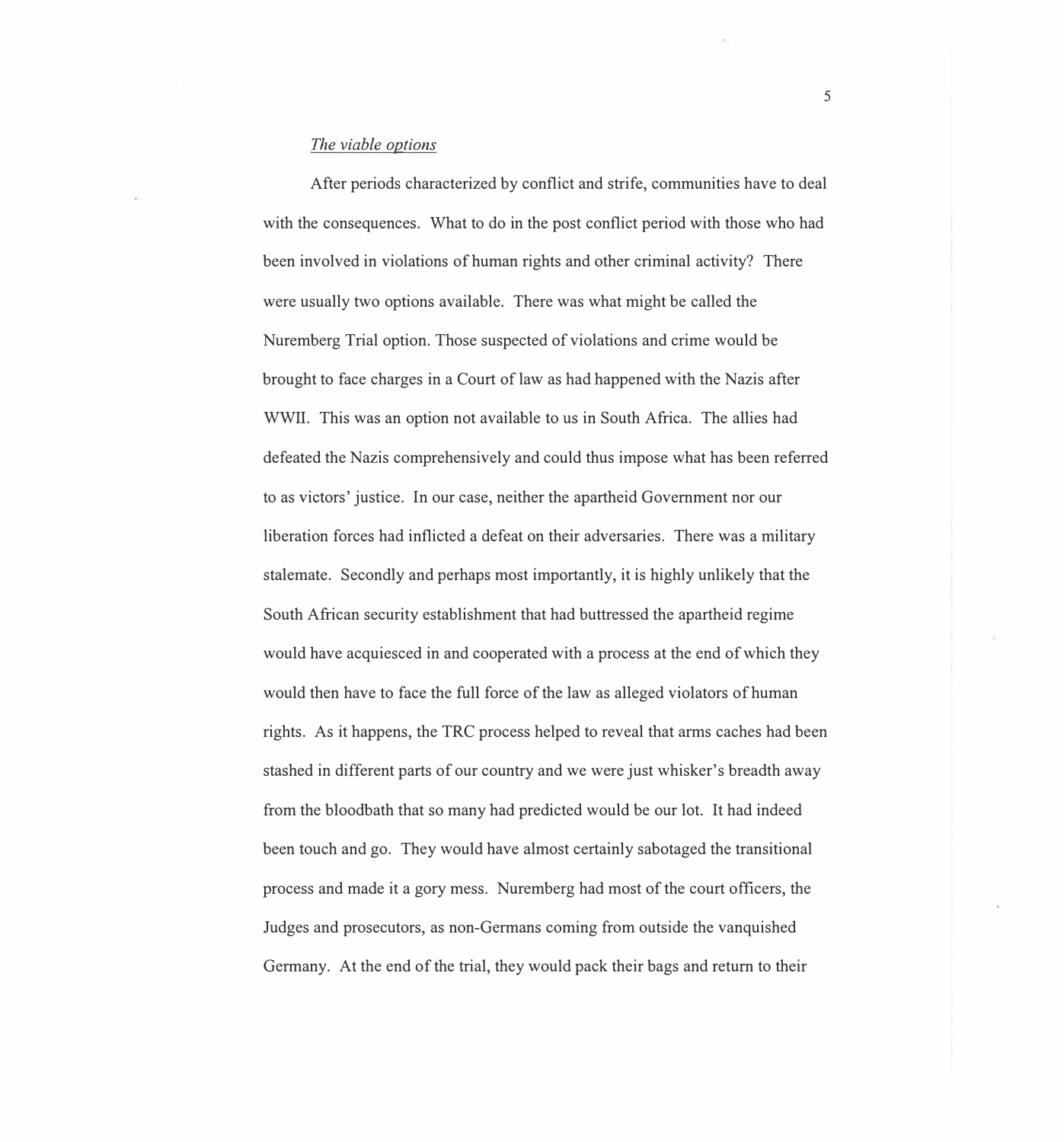different native lands. That was not something that would have been available to us. Judges, prosecutors, accused and witnesses would be almost exclusively South Africans, compatriots who at the end of the trials would have to face up to the demanding job of learning to live together, having to deal with the trauma of the victims who might have felt let down by the judicial process and perpetrators and their families who might nurse grudges at having been picked on and turned into scape goats, a resentment that would fester and put at jeopardy the prospect of healing a wounded community. So the Nuremberg Option did not make it to first base.

The other and opposite option would have been a general amnesty such as had happened in Pinochet's Chile when the military handed over power to a civilian government. Before that happened the military granted themselves immunity from prosecution for any violations and offences that they might have committed during their tenure as a dictatorship so that even though their own Truth Commission might uncover such violations and crimes, there was no redress possible for the victims. General Amnesty sought to give credence to the dictum, let bygones be bygones. It was seeking really a general amnesia. Let us forget the past and not let it embarrass or shackle us. Let us concern ourselves with the present and the future. It sounded so plausible. Mercifully, we don't possess the power of a fiat. "Let there be" as God did in the creation stories. The past did not just go away, no, it has an extraordinary capacity to return and haunt us. General Pinochet experienced a bit of that when he was apprehended while getting medical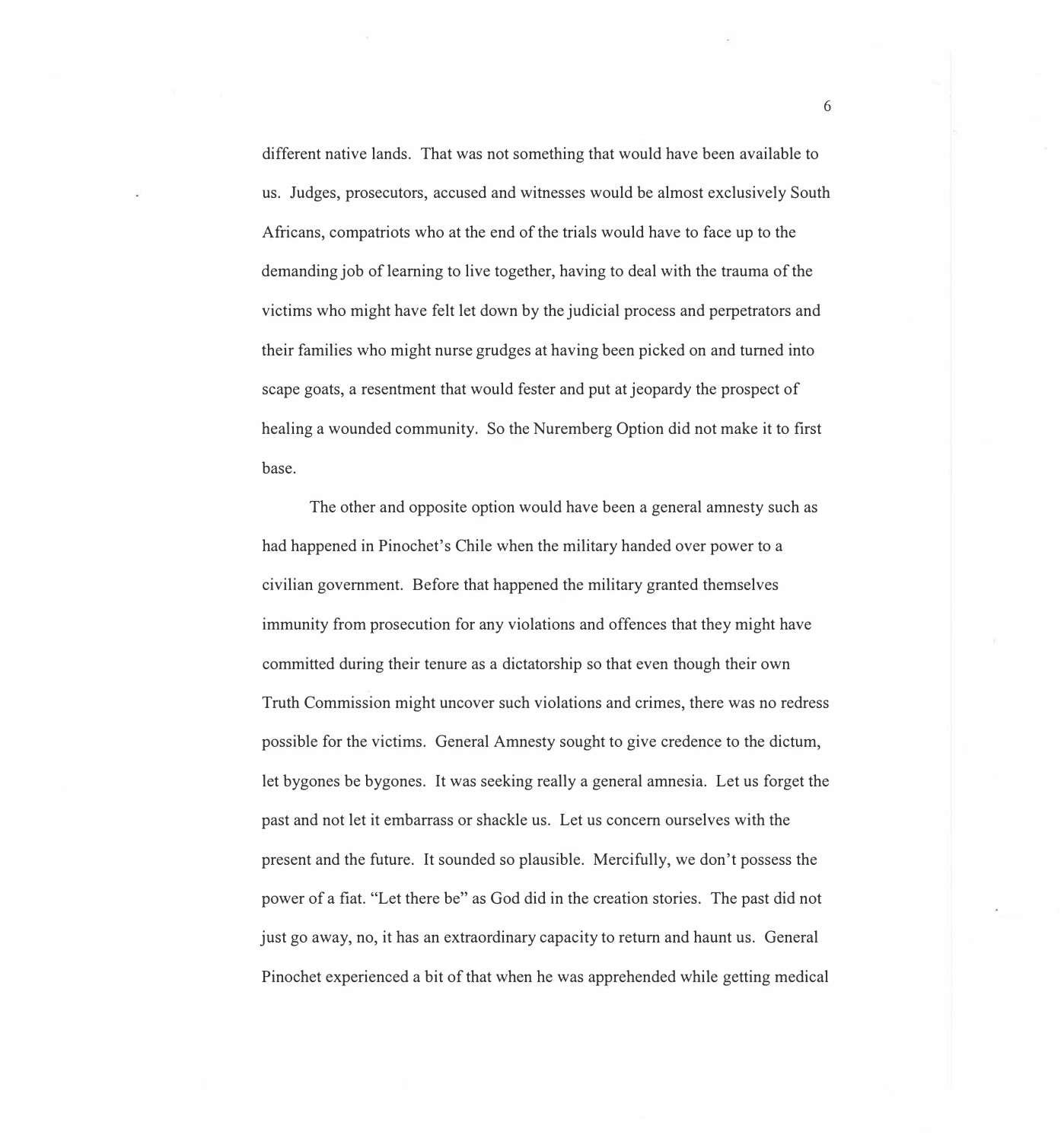treatment in England because Spanish magistrates wanted him indicted for the killings of Spaniards during the period of his military dictatorship. His case was eventually decided by the British House of Lords, when he was permitted to return to Chile. I visited Dachau, a former Nazi Concentration camp close to Nuremberg where I had been part of a BBC panel discussion on the legacy of Nuremberg trial. At the entrance to the Concentration Camp Museum containing pictures of German scientists performing experiments with Jewish inmates on the extent of depth and altitude humans may tolerate and you see the distorted faces of people undergoing extreme anguish or pictures of Jews accompanying a fellow inmate to the gallows and being forced to play musical instruments and to dance. A truly macabre procession. Over the entrance were George Santayana's words "Those who forget the past are doomed to repeat it." No the past does not just disappear. General Amnesty also victimized the victims a second time round. It was really saying to them "What happened to you was of little consequence, really undermining their identity and their integrity as persons (Death to the Maiden) "To deny my experience is to deny a part of me, is to deny my memory" and we are what we remember. And so this was an option that those negotiating a new South Africa rejected.

What was finally chosen was a compromise, a principled compromise, amnesty for the exchange of truth, pardon in exchange for a full disclosure. Not everyone was pleased with this decision. Certain victims, quite high profile ones, such as the family of Steve Biko, the black consciousness movement founder who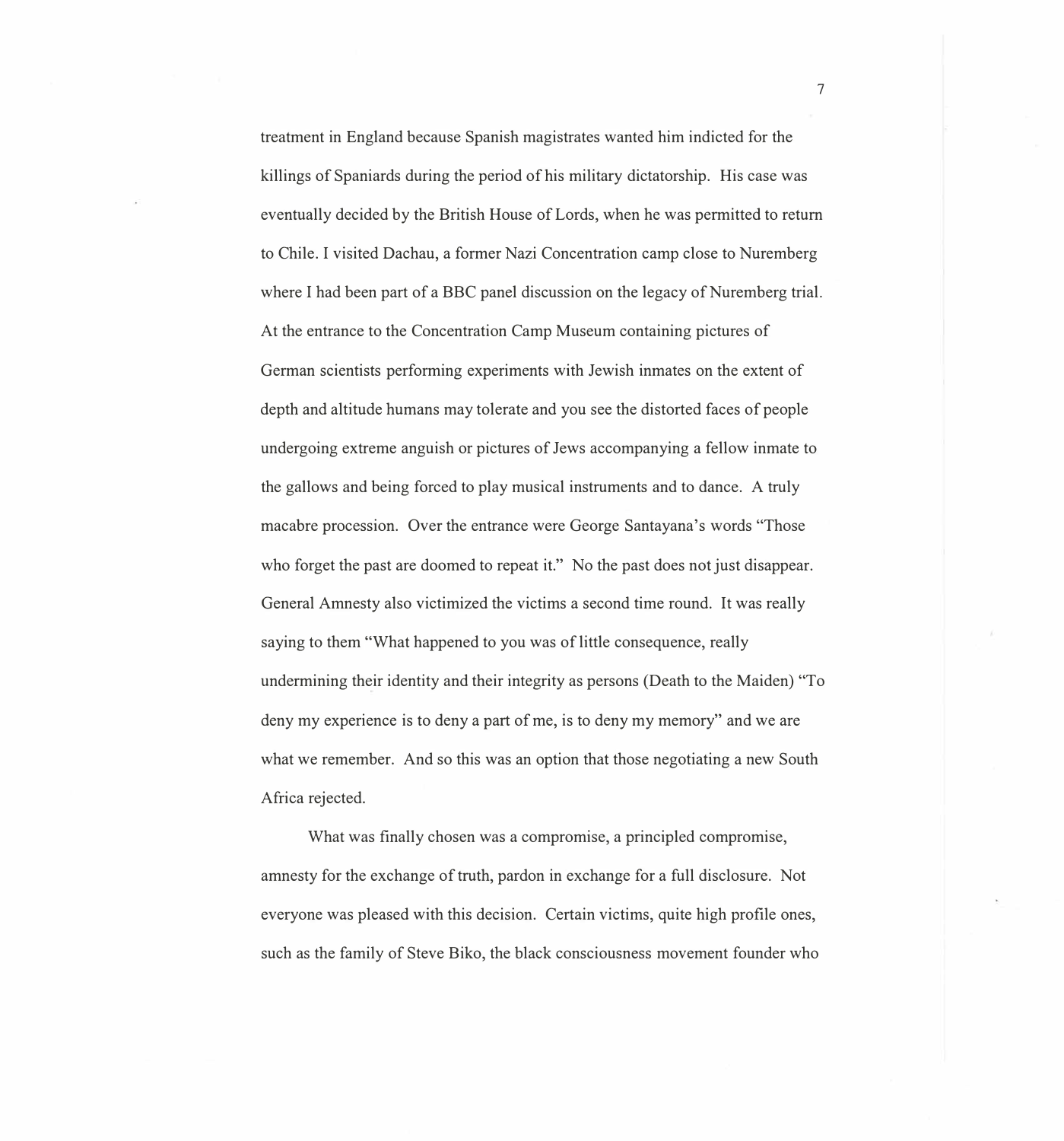was killed by the police while still in detention without trial took the TRC and the government to court because they argued that the expunging of criminal liability of perpetrators and the right of victims to sue for civil damages was a denial of the rights of the victims guaranteed in the new Constitution. The highest court in our land, the constitutional Court, ruled in favor of the TRC declaring that in the peculiar circumstances of our fragile transition to democracy, a case could be made for the peculiar provisions that occurred in the Interim Constitution, that for this singular moment, it could be justified to expunge the right of victims to sue for compensation though they might then be eligible for a smaller reparations packet.

The Deputy President of the Constitutional Court delivered an elegant judgment showing how it would help the healing process when victims would now know the truth of what previously they had only suspected. This aspect was due to the fact that the perpetrators had to come clean, to reveal all the facts, and make a full disclosure of the facts relating to the offence for which amnesty was being sought. Previously, they had almost always denied culpability and had been adept at concealing incriminating evidence. They were past masters at this with usually colluding courts so that it was quite impossible, apart from the most exceptional instances, to prove their guilt beyond reasonable doubt. Now in order to qualify for amnesty, they had to accuse themselves. An innocent person by definition did not need amnesty. Thus a fair amount of truth was revealed e.g. the HQ of the SACC Khotso House had been bombed as also the buildings housing the South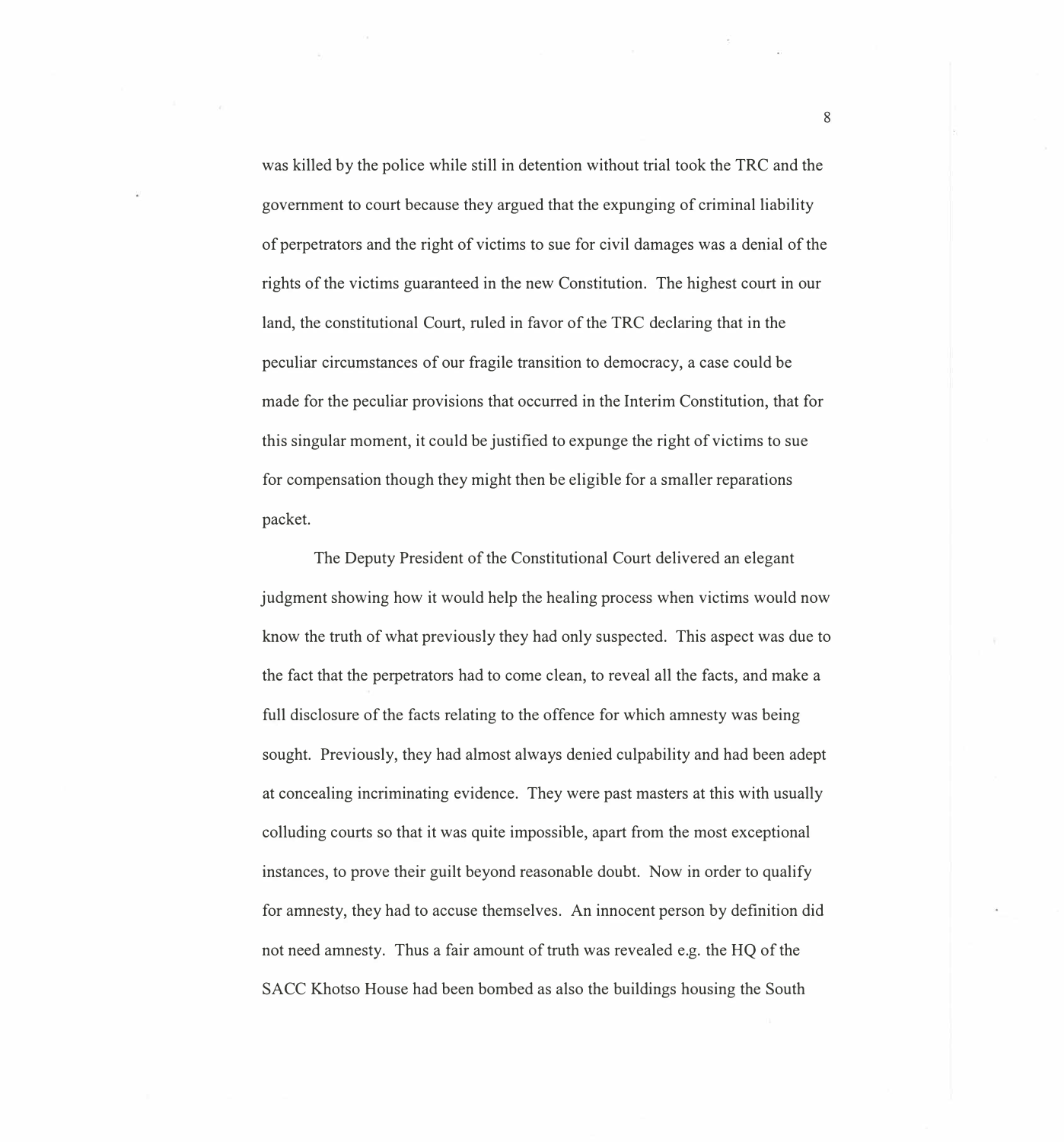African Catholic Bishops' Conference and the leading Labor Union Federation. Most people had strong suspicions that this was the handiwork of the dirty tricks department of the security establishment.

At the time Khotso House was bombed, the Cabinet Minister of Law and Order went before with TV cameras and accused the ANC, which was still a banned organization as being responsible for this outrage and a white single mother political activist, Shirley Gunn was even detained by the police as being implicated. Through the TRC process, that same Cabinet Minister (the only one of the apartheid dispensation to do this) applied for amnesty and revealed in his application that it was the police, the guardians of law and order who had been responsible and that he had been instructed by the then State President P. W. Botha, to render Khotso House usable. Many opponents of apartheid had been abducted, killed and secretly buried so it was that there were many disappeared persons. Through the TRC Amnesty process, we got the kind of information which helped us to find many secret graves and to exhume the remains of loved ones. On one of these occasions when a grave was opened, the family members standing alongside, a young man said, "that's my brother" pointing to the skeleton, "I bought him those shoes." Families were able to give a decent burial to their loved ones and thereby experienced closure. A mother once came to the TRC. Her son had disappeared and she made a plaintive plea "can't you find even just a bone of my child so that I can bury him?" Sadly, in her case we were not able to help but it showed that where we could we were helping to carry out a crucial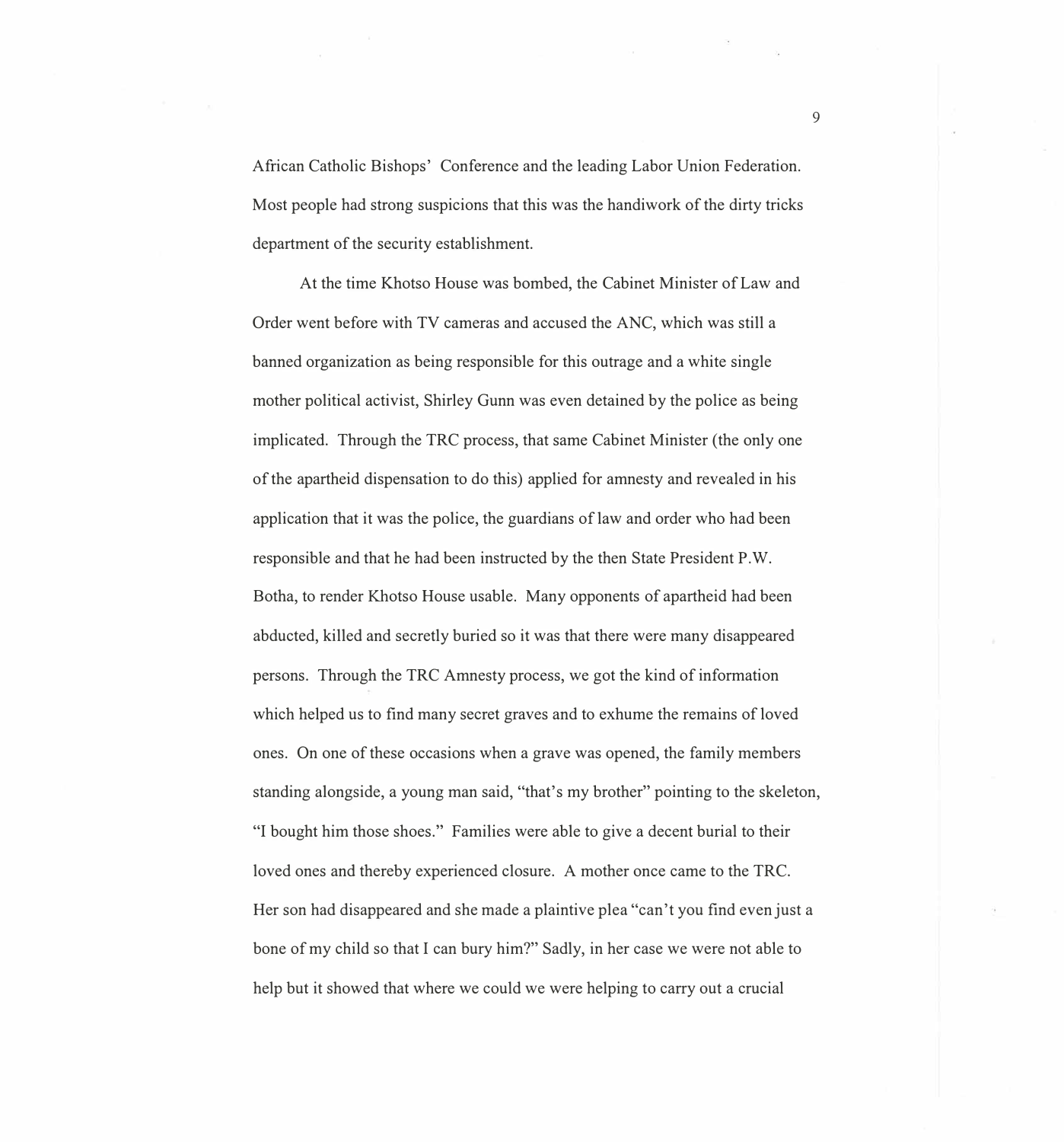therapeutic act. Many times we were devastated by the extent of evil that was exposed. How the police gave teenagers booby-trapped hand grenades, zero timed, so that they blew themselves up to smithereens when they pulled the pins or when they tortured and then blew up people and threw their bodies into crocodile infested rivers and then usually gave out that "terrorists", as our freedom fighters were called had been killed in a shoot-out with the police. This was lapped up eagerly by the white community. We were appalled to discover that it was not people with long horns and tails, not demons, not monsters who were capable of such dastardly, diabolical acts. No, they were just ordinary men, they were ordinary fathers who loved their children. They were usually respectable members of their communities, regular at church and doing all the conventional things. This was the so called banality of evil. We could not gloat for what it was saying was that each of us has a capacity for evil. None could say with any certainty that had we been exposed to the same pressures and circumstances as those men that we too could to have turned out as they had. Thus we could only say with relief, "There, but for the grace of God, go I."

Yes, we were devastated by this somber revelation about the human condition. Wonderfully, exhilaratingly it was but part of the truth about us. We were humbled and thrilled also as we witnessed the extraordinary magnanimity of victims who should have bayed for the blood of their tormenters being ready to forgive and to embrace them. We were exhilarated to know that we also had a wonderful capacity for good.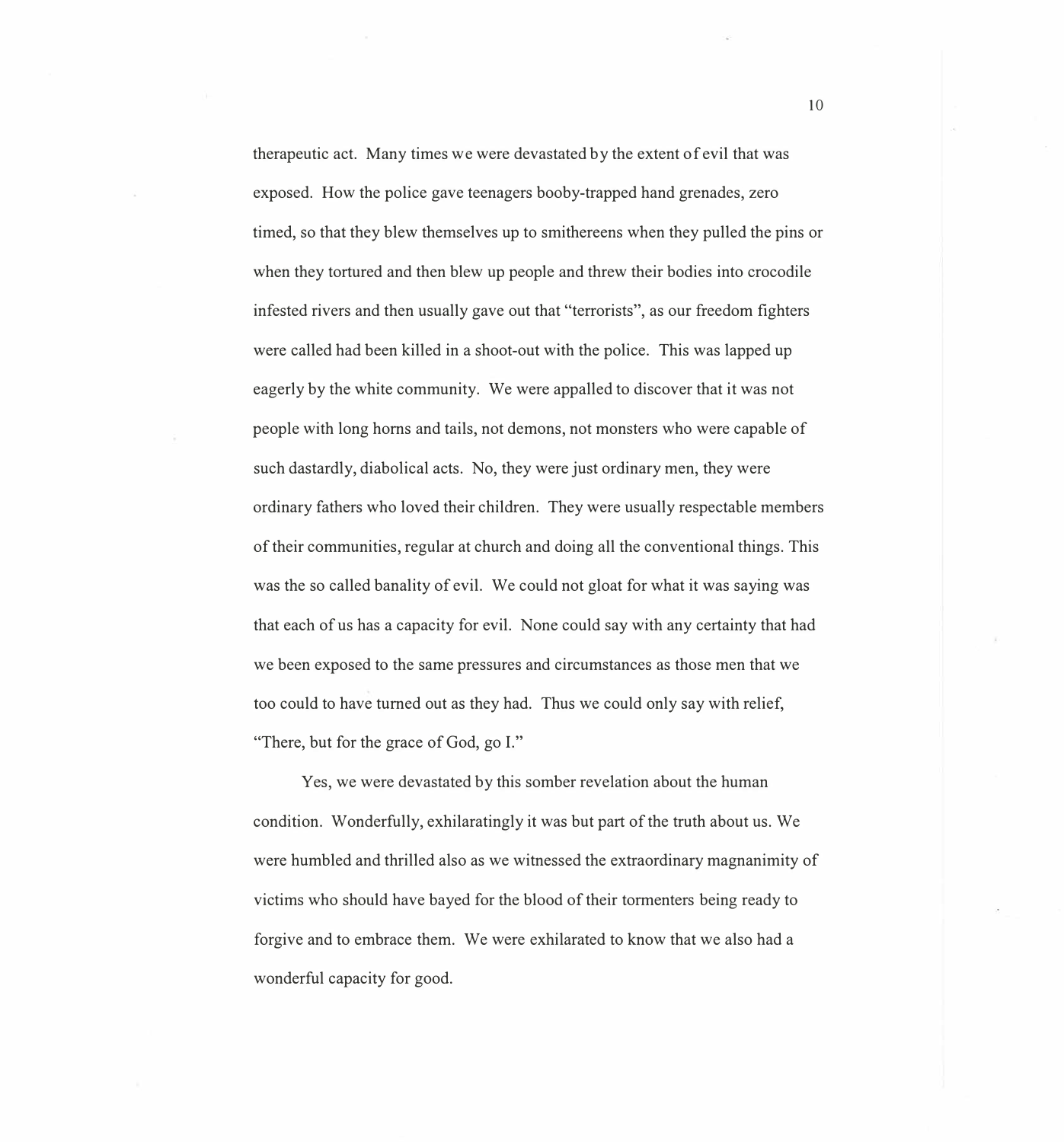At our first public hearings we heard stories of how the police had killed 4 ANC activists gruesomely, the Cradock 4 named for the town they came from and then set their car alight and blew it up. They had also cut off the hand of one of them and preserved it using it to intimidate detainees with the prospect of the same thing happening to them if they did not cooperate. The police still harassed the widows of the victims and their children. One of them came to tell her story. When she finished, I asked her would she consider forgiving the people who had done this to her dad and were still harassing them. We met in the City Hall, packed to the rafters. She replied with a maturity beyond her teenage years as she said, "we are ready to forgive; we just want to know whom to forgive". You could hear the proverbial pin drop in that Hall packed to capacity.

You might know too of Amy Biehl, Fulbright Scholar working at one of our universities. She was killed gruesomely in one of our black townships by youths who stoned and stabbed her to death. The leaders of that group were found guilty. Then they applied for amnesty. The parents of Amy, Peter and Linda Biehl attended the amnesty application hearing and supported the granting of amnesty to those who had killed their daughter. But even more extraordinarily, they set up the Amy Biehl Foundation which works in the township where their daughter was killed to help with programs to save the youth from poverty and violence and have projects to help with employment opportunities in the very place where their daughter met her horrible death. Yes, there is nobility here that leaves you breathless with wonder and fills you with exultation that we have this